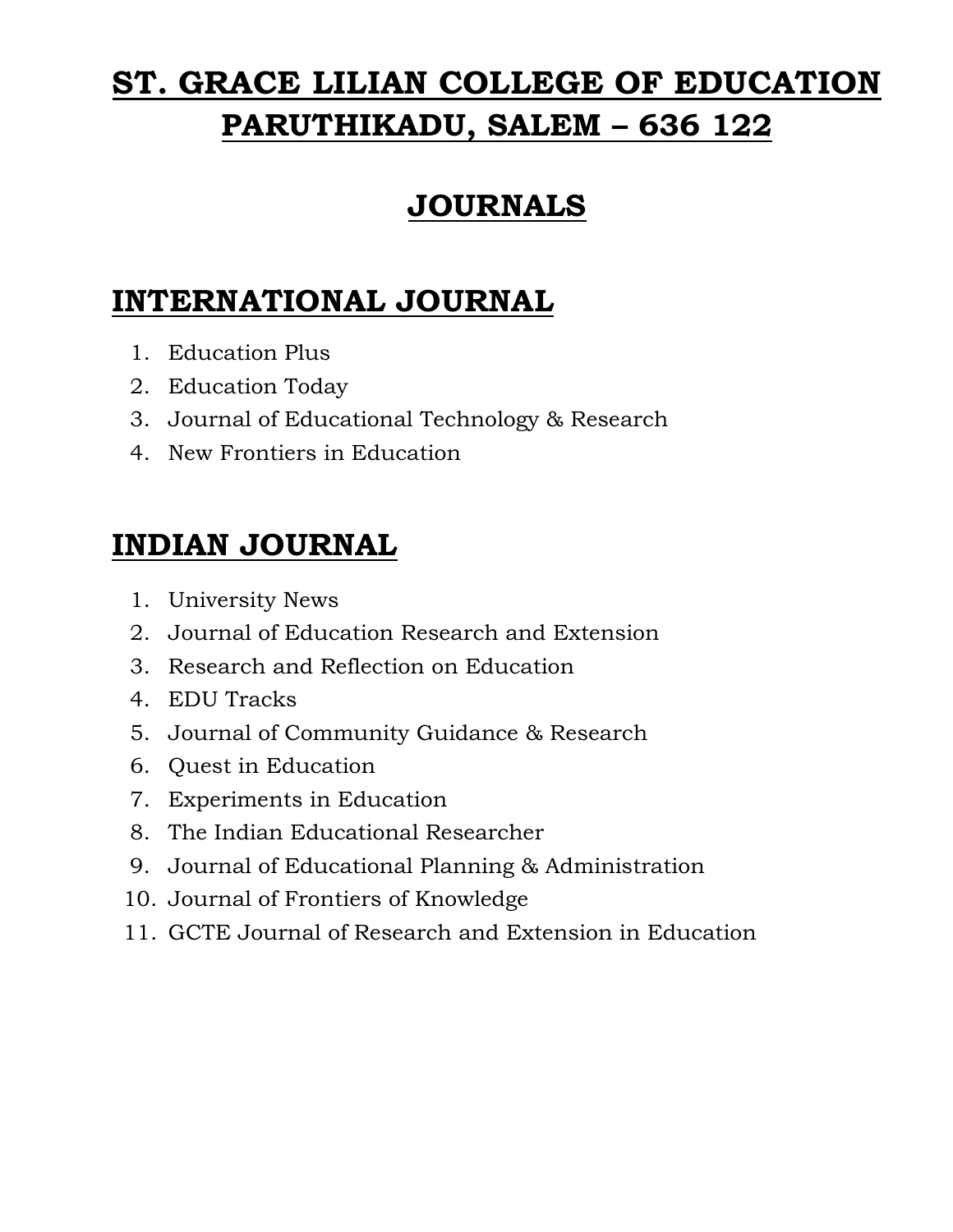#### **ST. GRACE LILIAN COLLEGE OF EDUCATION**

#### **VAI.THATHANOOR, PARUTHIKADU, SALEM - 636 122**

#### **LIBRARY**

| 1. Number of Titles               | 2,591 |
|-----------------------------------|-------|
| 2. Number of Copies               | 6,000 |
| 3. No. of Faculty Reference Books | 465   |
| 4. No. Foreign Journals           | 4     |
| 5. No. Indian Journals            |       |
| 6. No. of encyclopedia            | 52    |